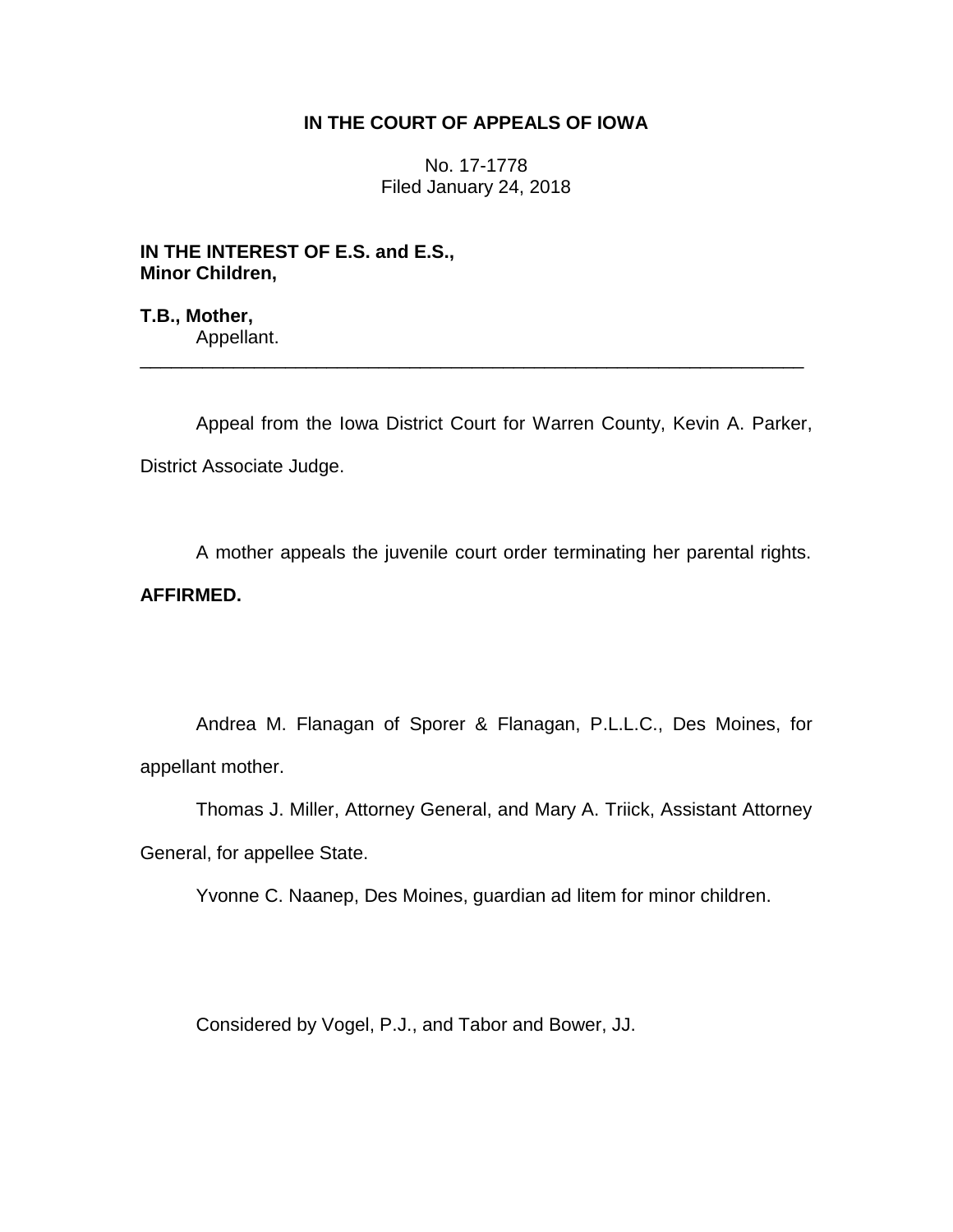#### **BOWER, Judge.**

A mother appeals the juvenile court order terminating her parental rights. We find there is clear and convincing evidence in the record to support termination of the mother's parental rights. Termination of her rights is in the children's best interests and none of the exceptions to termination should be applied. We affirm the juvenile court's decision terminating the mother's parental rights.

## **I. Background Facts & Proceedings**

T.B. is the mother of E.S., born in 2015, and E.S., born in 2016. The children's father lived in the home, along with the father's child from another relationship, C.S., who was born in 2016. On October 30, 2016, C.S. was discovered to be unresponsive, and he eventually died from a large subdural hematoma caused by abusive, traumatic brain injury. T.B. told police officers she had shaken C.S. T.B. was charged with child endangerment resulting in death. The mother has been in jail since November 9, 2016, pending resolution of the criminal proceedings.

Due to the injuries to C.S., E.S. and E.S. were removed from the parents' care on October 31, 2016. The children were initially placed with relatives and then placed in foster care. On December 21, 2016, E.S. and E.S. were adjudicated to be in need of assistance (CINA), pursuant to Iowa Code section 232.2(6)(b) and (c)(2) (2016). The mother has not had visitation with the children since she has been in jail, although she had some telephone contact with them.

On April 20, 2017, the State filed a petition seeking to terminate the parents' rights. The father consented to termination of his rights. After a hearing,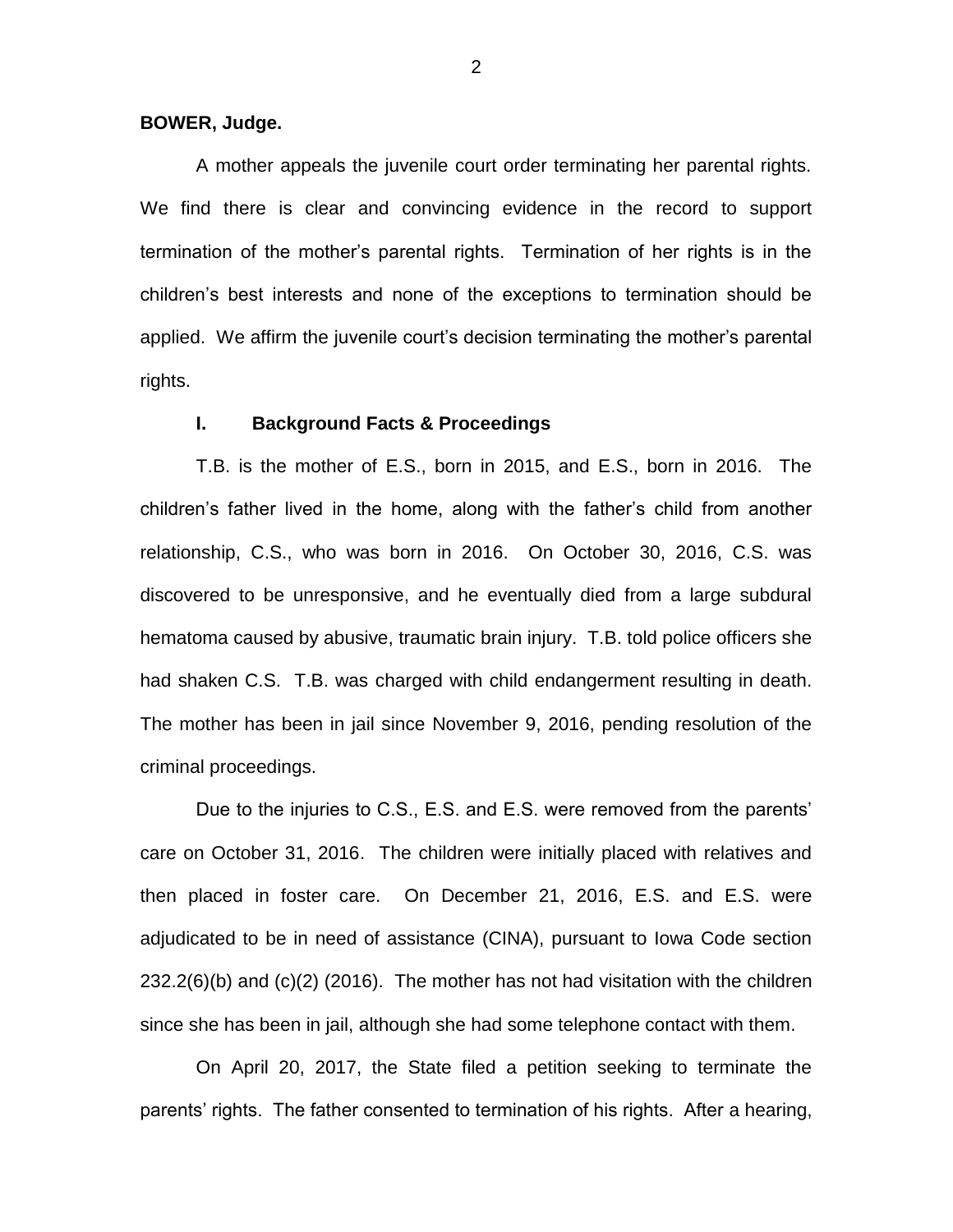the juvenile court entered an order on October 20, 2017, terminating the mother's parental rights under section 232.116(1)(b), (e), and (h) (2017).<sup>1</sup> The court found termination was in the children's best interests and no exceptions to termination, as set out in section 232.116(3), should be applied. The mother appeals the juvenile court's decision.

### **II. Standard of Review**

The scope of review in termination cases is de novo. *In re D.W*., 791 N.W.2d 703, 706 (Iowa 2010). Clear and convincing evidence is needed to establish the grounds for termination. *In re J.E*., 723 N.W.2d 793, 798 (Iowa 2006). Where there is clear and convincing evidence, there is no serious or substantial doubt about the correctness of the conclusion drawn from the evidence. *In re D.D*., 653 N.W.2d 359, 361 (Iowa 2002). The paramount concern in termination proceedings is the best interests of the child. *In re L.L*., 459 N.W.2d 489, 493 (Iowa 1990).

#### **III. Sufficiency of the Evidence**

The mother claims there is not sufficient evidence in the record to support termination of her parental rights. "When the juvenile court terminates parental rights on more than one statutory ground, we may affirm the juvenile court's order on any ground we find supported by the record." *In re A.B.*, 815 N.W.2d 764, 774 (Iowa 2012). We will focus on section 232.116(1)(h).

The mother concedes the children were each three years of age or younger, had been adjudicated CINA, and had been removed for at least six months, but claims her rights should not have been terminated under section

 $\overline{a}$ 

 $1$  The father's rights were also terminated. He has not appealed.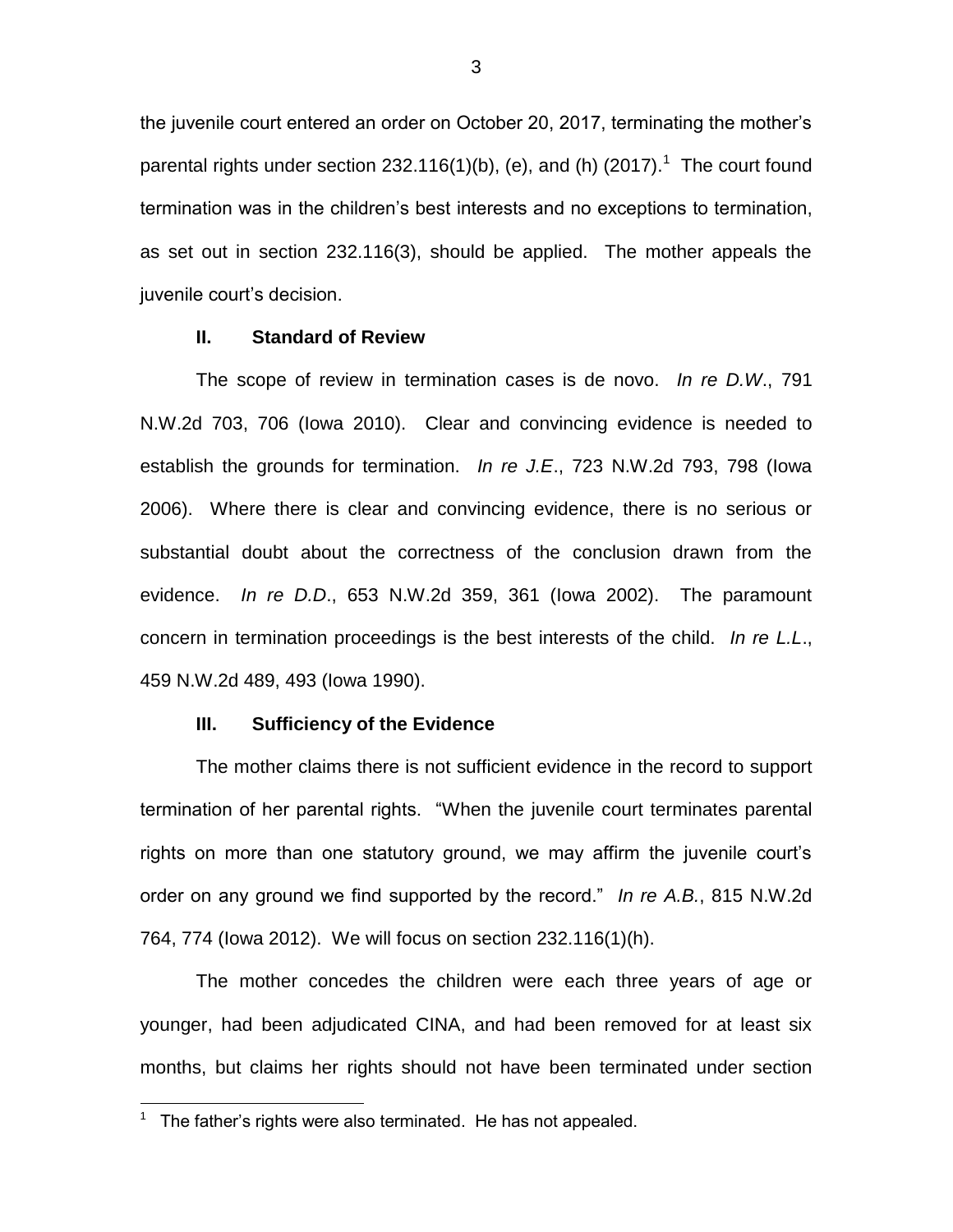232.116(1)(h) because the children could have been safely returned to the care of the father. A parent does not have standing to assert an argument on behalf of the other parent in termination proceedings. *See In re K.R.*, 737 N.W.2d 321, 323 (Iowa Ct. App. 2007); *see also In re D.G.*, 704 N.W.2d 454, 460 (Iowa Ct. App. 2005) (noting the parents "each needed to advance their own reasons on appeal why, considering the juvenile court's findings regarding their individual strengths and weaknesses, their separate parental rights should not be terminated"). The evidence shows the children could not be safely returned to the care of the mother, as she was in jail awaiting trial for child endangerment causing death. We conclude the mother's parental rights were properly terminated under section 232.116(1)(h).

#### **IV. Best Interests**

The mother claims termination of her parental rights was not in the best interests of the children. She states she has a close bond with the children and tried to stay connected to them while she was in jail. In considering a child's best interests, we give consideration "to the child's safety, to the best placement for furthering the long-term nurturing and growth of the child, and to the physical, mental, and emotional condition and needs of the child." Iowa Code § 232.116(2); *In re P.L.*, 778 N.W.2d 33, 40 (Iowa 2010).

The juvenile court found:

The children require permanency. The mother and father have not been able to reunite with the children in the past year. The children should not be required to wait for their mother and father to address their issues and parent so the children are no longer in danger. Additional time for reunification is not in the children's best interest.

4